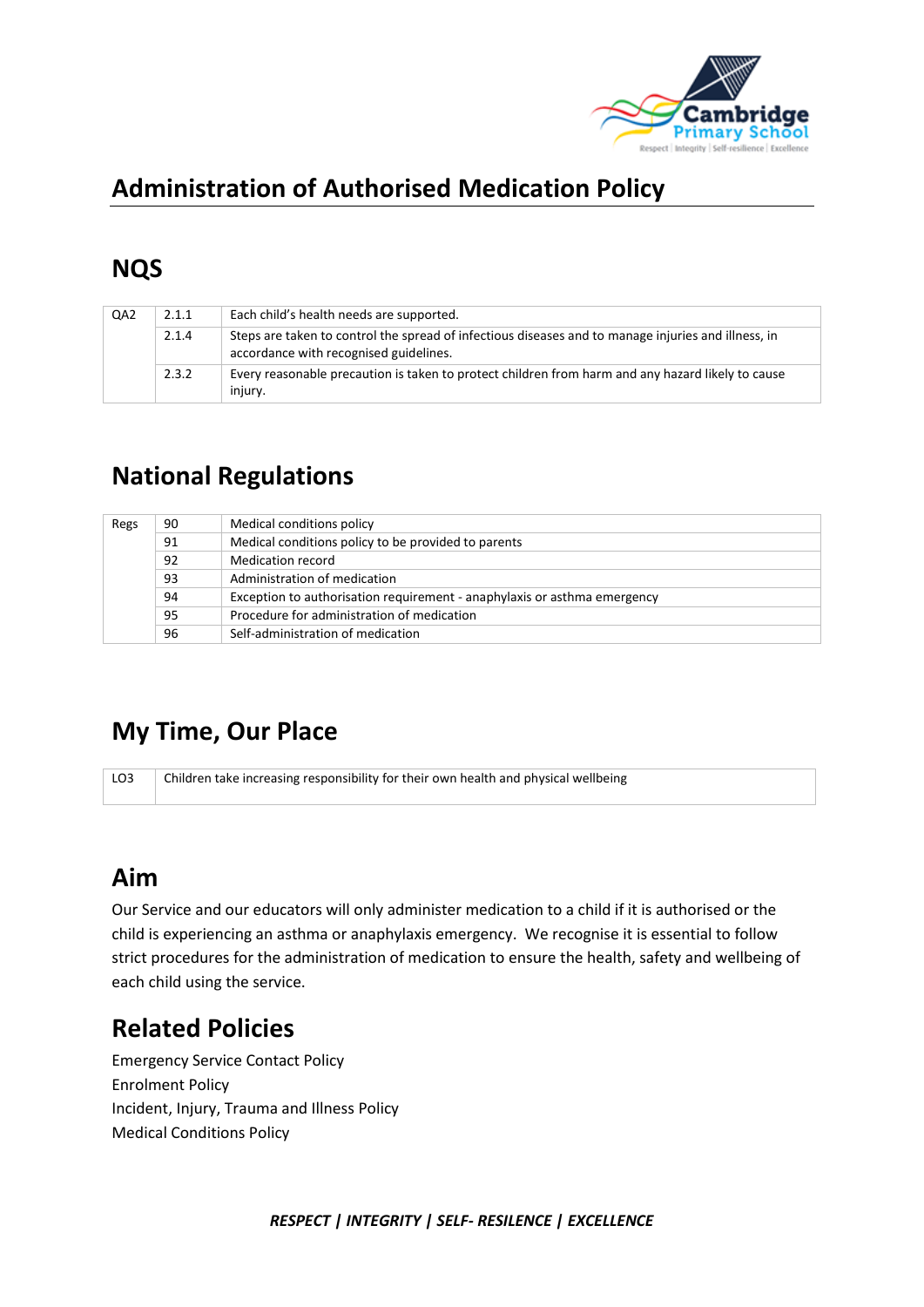

### **Implementation**

Our service and educators will only administer medication to children if it is authorised by parents (or by someone authorised by parents on the enrolment record to make decisions about the administration of medication). If there is a medical emergency, we will also administer medication when authorised verbally by a parent, medical practitioner or an emergency service, however we may administer medication during an asthma or anaphylaxis emergency without first receiving authorisation.

Medication under the Regulations includes medication covered by the Therapeutic Goods Act 1989. Therapeutic goods include those fo[r therapeutic use](http://www.austlii.edu.au/au/legis/cth/consol_act/tga1989191/s3.html#therapeutic_use?stem=0&synonyms=0&query=definition) to:

- prevent, diagnose, cure or alleviate a disease, ailment, defect or injury
- influence, inhibit or modify a physiological process.

This covers products like sunscreen and nappy cream.

The Nominated Supervisor will ensure a copy of this policy is provided to parents when they enrol their child.

#### **Administration of Medication (non-emergency)**

Educators will administer medication to a child:

- 1. if the medication is authorised in writing by a parent or another authorised person and
	- is in the original container
	- has not expired
	- has an original label and instructions that can be clearly read and, if prescribed by a doctor and has the child's name
	- is administered in accordance with any instructions on the label or from the doctor.
- 2. after the child's identity and the dosage of the medication is checked by an educator who is not administering the medication. This educator will witness the administration of the medication.

Medication must be given directly to an educator on arrival for appropriate storage.

#### **Children over pre-school age**

Our service permits children over preschool age to self-administer medication if this is authorised by the child's parent or another authorised person (refer our Medical Conditions Policy). Educators will:

- 1. advise child to take their medication or child will get permission from educator that they may take their medication.
- 2. supervise children administering the medication.
- 3. complete the medication record.

#### **Over the Counter Medication (non-prescription medication)**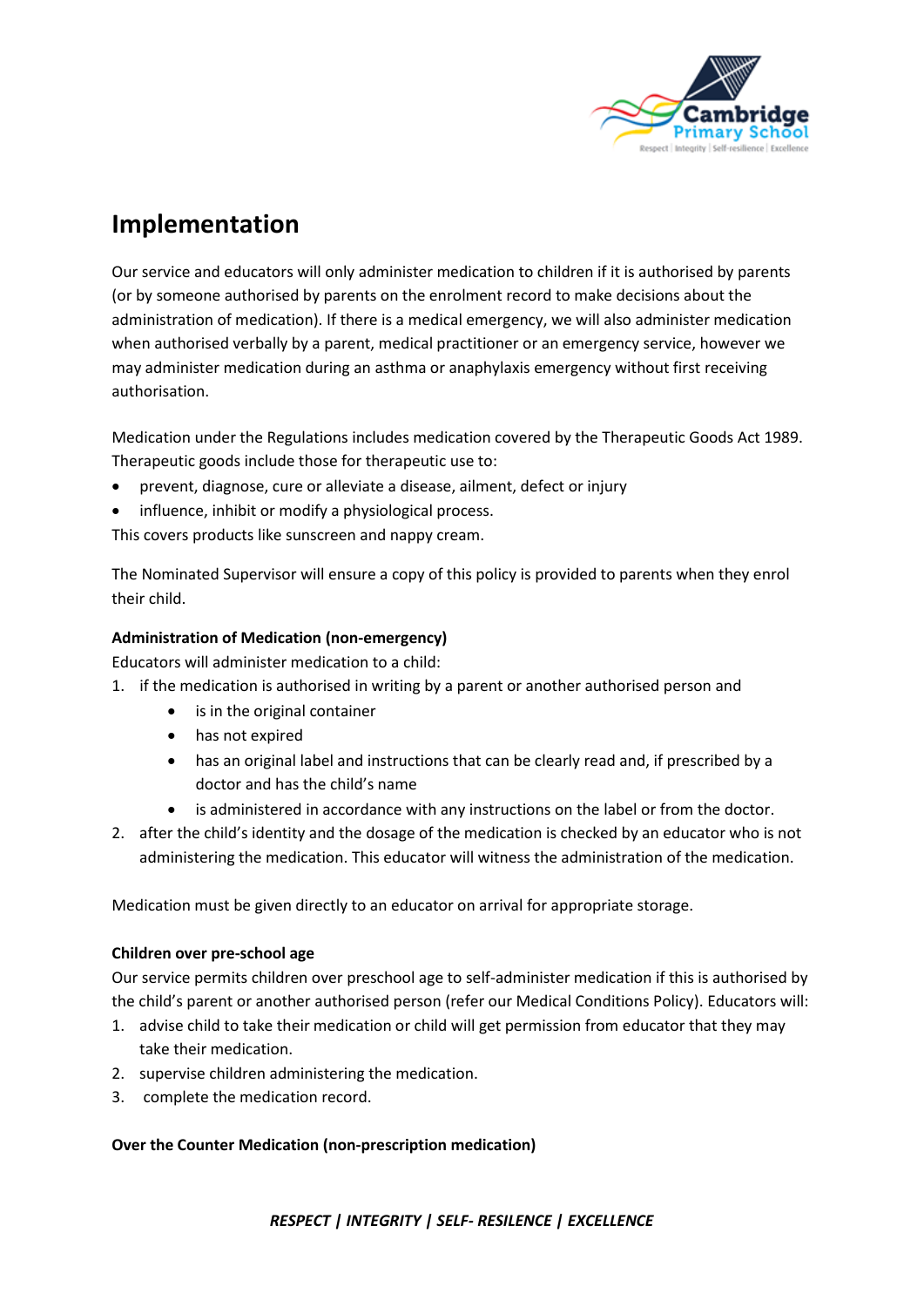

Our service does not administer over the counter medication unless it has been prescribed by a medical practitioner and there is a letter from the doctor explaining the purpose of the medication. Medication may mask the symptoms of other, more serious illnesses and our educators are not qualified medical professionals.

However, we will administer sunscreen without prescription by a doctor if a parent or authorised person authorises this.

#### **Administration of Medication in emergencies other than anaphylaxis or asthma emergencies**

- 1. Educators will administer medication to a child in an emergency:
	- if a parent or another authorised person verbally authorises the administration of the medication or
	- they receive verbal authorisation from a registered medical practitioner or emergency service if the parent or authorised person cannot be contacted.
- 2. The child will be positively reassured, calmed and removed to a quiet area under the direct supervision of a suitably experienced and trained educator.
- 3. The Nominated Supervisor will contact the child's parent, and provide written notice to the parent, as soon as possible.
- **4.** The Nominated Supervisor will ensure the service completes an Incident, Injury, Trauma and Illness Record.

Educators will not administer medication if parents provide verbal authorisation in circumstances that are not emergencies. If educators are unsure whether they should be administering a medication in an emergency after receiving verbal authorisation from a parent or responsible person, educators will obtain authorisation from a registered medical practitioner or emergency service.

#### **Administration of Medication during Anaphylaxis or Asthma Emergencies**

- 1. Educators may administer medication to a child in an anaphylaxis or asthma emergency without authorisation.
- 2. The child will be positively reassured, calmed and removed to a quiet area under the direct supervision of a suitably experienced and trained educator.
- 3. The Nominated Supervisor will contact the child's parent and the emergency services as soon as possible.
- 4. The Nominated Supervisor will advise the child's parent in writing as soon as possible.
- **5.** The Nominated Supervisor will ensure the service completes an Incident, Injury, Trauma and Illness Record.

#### **Medication Record**

Educators will complete a Medication Record with the name of the child which:

• contains the authorisation to administer medication or for the child to self-administer the medication